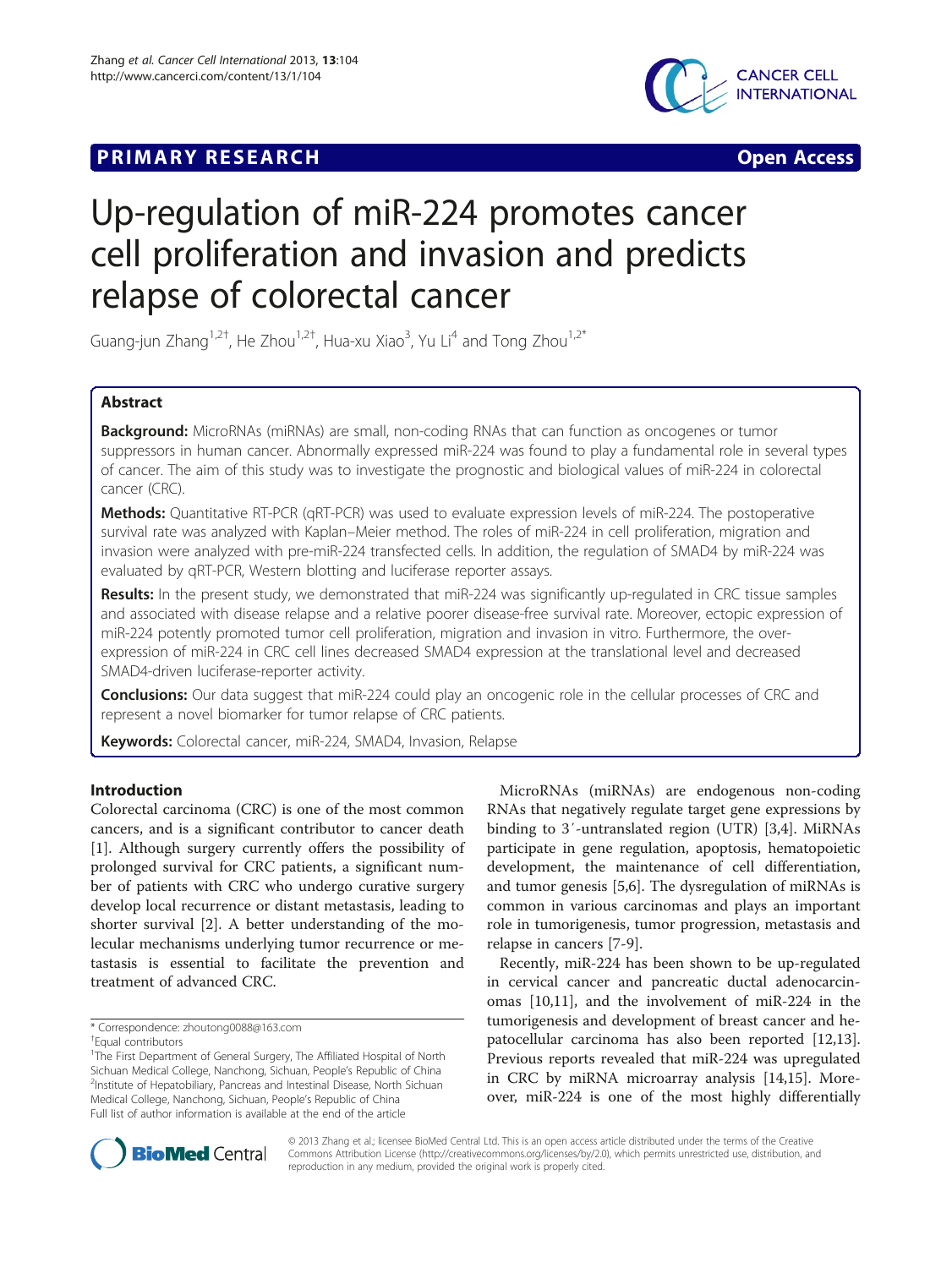expressed miRNAs in methotrexate-resistant cells, and its over-expression induces the resistant phenotype in HT29 colon cancer cells [\[16\]](#page-8-0). Taken together, these studies suggest that miR-224 functions as an oncogenic miRNA. However, the association between miR-224 and relapse of colorectal cancer has not been evaluated yet, and the biological roles of miR-224 in CRC remain poorly understood.

Thus, we investigated the relationship between expression level of miR-224 and prognosis in CRC, and further studied the possible function of miR-224 in the CRC cell line. Our study results showed the high expression level of miR-244 in CRC was significantly associated with a relative poorer disease-free survival rate. Moreover, we also demonstrated miR-224 promoted proliferation, migration and invasion of SW480 cells, at least partially through suppression of SMAD4 expression.

## Materials and methods

#### Patients and tissue samples

A total of 108 stage I-II (UICC, 6th ed., 2002) colorectal patients received radical surgery at the First Department of General Surgery, the Affiliated Hospital of North Sichuan Medical College, from January 2004 to January 2009, were collected. All clinicopathological characteristics of patients with disease relapse (n=40) or without disease relapse (n=68) within 3 years after surgery were available for all patients. Disease relapse was defined as local recurrence or distant metastasis of colorectal cancer. All tissue specimens were derived from 108 patients who did not received neoadjuvant therapy before surgery. The patients who received postoperative adjuvant therapy were also excluded. To test whether miR-224 was differentially expressed between paired tumor and adjacent normal tissue in the same subject, we recruited a second cohort comprising 20 CRC patients. All tissue samples were immediately frozen in liquid nitrogen and stored at −80°C for subsequent analysis. The median follow-up time was 48.3 months (12.6–62.5 months) until June, 2012. Disease-free survival (DFS) was calculated from radical surgery to the first disease relapse. Informed written consent was obtained from each patient, and research protocols were approved by the Medical Ethics Committee of North Sichuan Medical College.

## Cell culture

The human CRC cell line SW480 was purchase from American Type Culture Collection. The cells were maintained in Dulbecco's modified Eagle's medium supplemented with 10% fetal bovine serum, 100 u/ml penicillin and 100 mg/ml streptomycin, at 37°C in a humidified atmosphere of 5%  $CO<sub>2</sub>$ .

## RNA extraction and real-time RT–PCR

Total RNA was extracted using TRIzol reagent (Invitrogen, Carlsbad, CA, USA). The PCR primers for miR-224 and U6 were purchased from Applied Biosystems (Applied Biosystems, Foster City, CA, USA). The PCR primers for SMAD4 were 5′-TGGCCCAGGATC AGT AGGT-3′ and 5′-CATCAACACCAATTCCAGCA-3′. The primers for β-actin: 5′-CCAAGGCCAACCGCGA GAAGATGAC-3′ and 5′-AGGGTACAT GGTGGTGC CGCCAGAC-3′. The first-strand cDNA was synthesized using the PrimeScript RT reagent Kit (TaKaRa, Dalian, China). Real-time PCR was performed using SYBR Premix Ex Taq (TaKaRa) and measured in a LightCycler 480 system (Roche, Basel, Switzerland). U6 or β-actin was used as internal control. Relative gene expression was calculated using  $2^{-\Delta CT}$  method, and fold change of gene was calculated using the equation  $2^{-\Delta\Delta CT}$ .

#### Transfection of miRNA

Ectopic expression of miR-244 in cells was achieved by transfection with Pre-miR-224 precursor (pre-miR-224) (Ambion, Foster City, CA, USA) using Lipofectamine 2000 (Invitrogen).  $2 \times 10^5$  cells were seeded into each well of a 6-well plate and transfected for 24 h or 48 h. Transfected cells were used in further assays or RNA/protein extraction.

#### MTT assay

 $2\times10^4$  SW480 cells were plated onto 96-well plates for 24 h. The cells were then transfected with 50 nM premiR-224 or pre-miR-nc. At different time points (24 h, 48 h and 72 h), the culture medium was removed and replaced with culture medium containing 10μl of sterile MTT dye (5 mg/ml). After incubation at 37°C for 4 h, the MTT solution was removed, and 150μl dimethyl sulfoxide (DMSO) was added to each well followed by measuring the absorbance at 570 nm on an enzyme immunoassay analyzer (Bio-Rad).

## Migration and invasion assays

For migration assays,  $5\times10^4$  cells transfected with either premiR-224 or pre-miR-nc were placed into Boyden chambers (Corning, Cambridge, MA, USA) with an 8.0mm pore membrane. For invasion assays,  $5 \times 10^4$  cells were placed into chambers coated with 150μg of Matrigel (BD Biosciences, Bedford, MD, USA). Medium containing 10% fetal bovine serum in the lower chamber served as the chemoattractant. After the cells were incubated for 48 h at 37°C in a humidified incubator with 5%  $CO<sub>2</sub>$ , the cells remaining on the upper surface of the membranes were removed, whereas the cells adhering to the lower surface were fixed, stained with hematoxylin and counted under a microscope at a magnification of 400× to calculate their relative numbers.

#### Western blot analysis

Immunoblotting was performed to detect the expression of SMAD4 in CRC cell lines. Transfected cells were lysed in RIPA lysis buffer (ProMab Biotechnology). Protein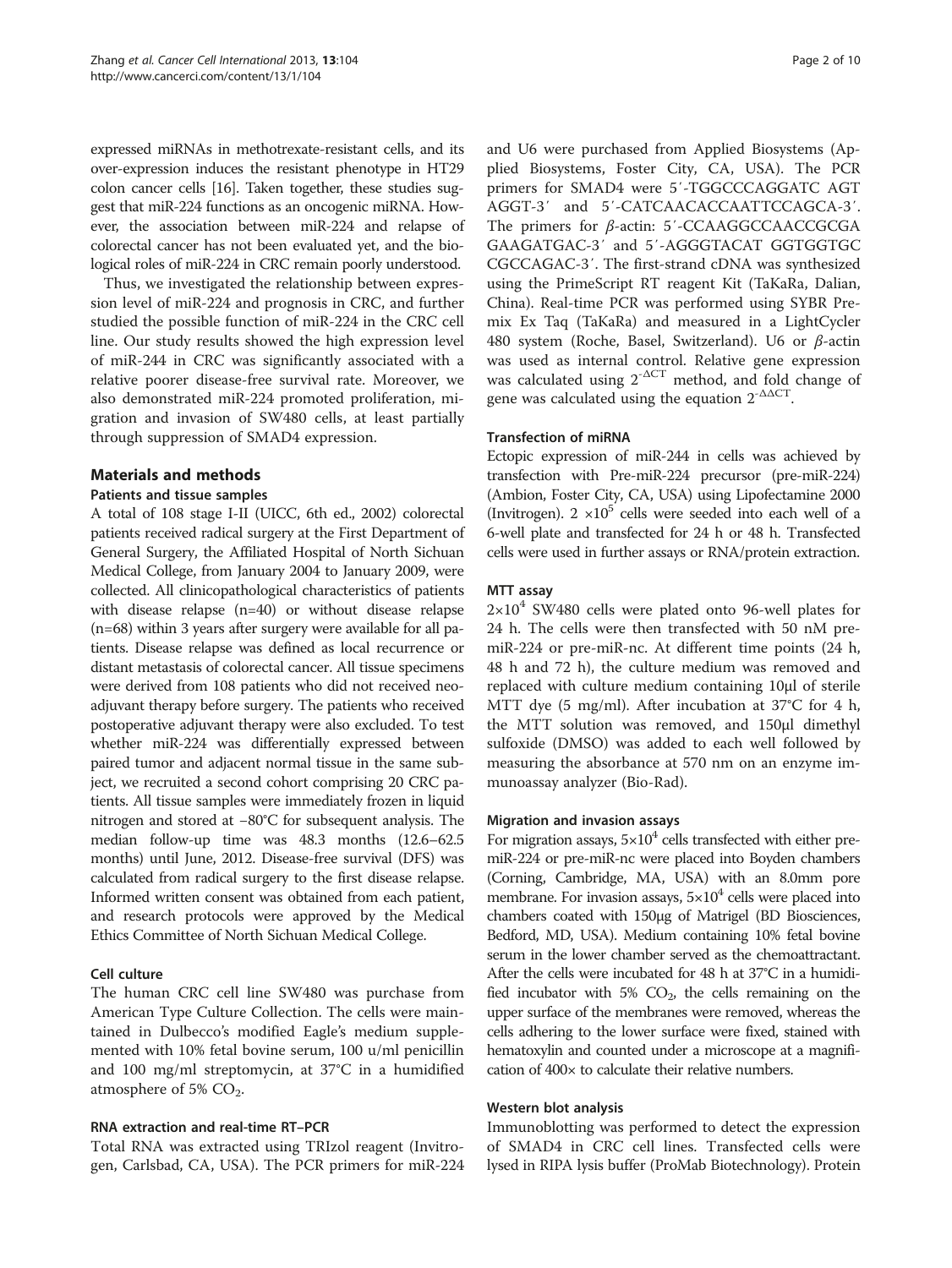was loaded onto a SDS-PAGE minigel and transferred onto PVDF membrane. After probed with 1:500 diluted mouse polyclonal SMAD4 antibody (Santa Cruz Biotechnology, Santa Cruz, CA, USA) at 4°C overnight, the blots were subsequently incubated with HRP-conjugated secondary antibody (1:5000). Signals were visualized using ECL Substrates (Millipore, MA, USA). GAPDH was used as an endogenous protein for normalization.

#### Luciferase assay

For luciferase reporter experiments, the wild-type and mutated 3′UTR of SMAD4 mRNA were subcloned into the XhoI and NotI site of the psicheck-2 vector (Promega) and the new vectors were named psicheck-2-SMAD4-WT and psicheck-2-SMAD4-MUT, respectively. The primers as shown in Table 1 were used to amplify specific fragments. For reporter assay, HEK 293T cells were plated onto 24-well plates at  $2\times10^4$  cells/well and transfected with 200 ng of psicheck-2-SMAD4-WT or psicheck-2-SMAD4-MUT and 40 nM pre-miR-224 or pre-miR-nc using Lipofectamine 2000 (Invitrogen). Firefly luciferase was used to normalize the Renilla luciferase. After transfection for 48h, cells were harvested and assayed with Dual-Luciferase Reporter Assay System (Promega) according to the manufacturer's protocols.

## Statistical analysis

All data presented in this study have been repeated at least three times from three independent experiments.

|                                         |  |  |  |  |  | Table 1 PCR primers and oligonucleotide sequences of |  |
|-----------------------------------------|--|--|--|--|--|------------------------------------------------------|--|
| constructs in luciferase reporter assay |  |  |  |  |  |                                                      |  |

| <b>Targets</b>   | Type             | <b>Primers</b> | Oligonucleotide sequence (5'-3')                         |
|------------------|------------------|----------------|----------------------------------------------------------|
| SMAD4            |                  |                |                                                          |
| (site 1, site 2) | WT1              | Sense          | CACAACTCGAGAGGCACAAGGTT<br>GGTTGCTA                      |
|                  |                  | Antisense      | GGAAAAAAGCGGCCGCGACCTTC<br>TGAGCAAGGCAGT                 |
| SMAD4            | WT <sub>2</sub>  | Sense          | CACAACTCGAGTGTGTGACACCAC<br><b>CCTCCTA</b>               |
| (site3)          |                  | Antisense      | AAGGAAAAAAGCGGCCGCTCAATC<br>CAAGCCCGTGAGTC               |
| SMAD4            | MUT1             | Sense          | <b>TGATGCACTGAATTTTTGGTATAATG</b><br><b>TTTAAATCATGT</b> |
| (site1)          |                  | Antisense      | CCAAAAATTCAGTGCATCAAATCAA<br><b>GTACAAAAATA</b>          |
| SMAD4            | MUT <sub>2</sub> | Sense          | <b>TGGCACACTGAATGTATAGAGAATTT</b><br>AAGTAGAAAAGTT       |
| (site2)          |                  | Antisense      | <b>TATACATTCAGTGTGCCAATTGATAT</b><br><b>GATCATTGATGG</b> |
| SMAD             | MUT3             | Sense          | GATTAACACTGAATGGCTGGATCATT<br>CAGAGCTCTCTTCT             |
| (site3)          |                  | Antisense      | GCCATTCAGTGTTAATCAAAATGGAC<br>CTAAAAAGAGCCA              |

Continuous variables were expressed as the mean ± standard deviation. Measurement data were analyzed using Student's t-test, while categorical data were studied using chi-square test. Receiver operating characteristic (ROC) curve was used to determine the cut off value of miR-224 expression. The postoperative survival rate was analyzed with Kaplan–Meier method, and differences in survival rates were assessed with log-rank test. All statistical analyses were performed using SPSS 16.0 software (SPSS, Chicago, IL, USA). Two-sided P-values were calculated, and differences were considered significant at P-values of <0.05.

## Results

#### Patients' characteristics

A total of 108 patients were included in this study with 40 patients in relapse group (relapse within 3 years after radical surgery) and 68 patients in non-relapse group (no relapse within 3 years after radical surgery). There were no differences between the two groups in terms of age, gender, tumor location, differentiation and TNM stage. The details were seen in Table 2.

## Correlations between miR-224 expressions and disease relapse

In this study, we found that miR-224 expression in tumor tissues was significantly higher than that in normal tissues ( $P<0.01$ , Figure [1](#page-3-0)A). Using the samples from the second cohort, we found that the miR-224 expression levels were significantly up-regulated in the tissues of CRC patients with disease relapse (n=40) compared with those without disease relapse  $(n=68)$   $(P<0.01$ ,

| Table 2 Clinicopathological characteristics of colorectal |  |
|-----------------------------------------------------------|--|
| cancer patients                                           |  |

|                 | Relapse (n=40) | Nonrelapse (n=68) | p-Value |
|-----------------|----------------|-------------------|---------|
| Age (years)     | $66(35 - 82)$  | $66(31 - 81)$     | 0.576   |
| Gender          |                |                   |         |
| Male            | 24             | 47                | 0.335   |
| Female          | 16             | 21                |         |
| Location        |                |                   | 0.245   |
| Colon           | 12             | 28                |         |
| Rectum          | 28             | 40                |         |
| Differentiation |                |                   | 0.318   |
| Well, moderate  | 22             | 44                |         |
| Poor, mucinous  | 18             | 24                |         |
| TNM stage       |                |                   | 0.119   |
| I               | 5              | 17                |         |
| Ш               | 35             | 51                |         |

Well: well-differentiated adenocarcinoma,moderate: moderately differentiated adenocarcinoma, poor: poorly differentiated adenocarcinoma, mucinous: mucinous carcinoma.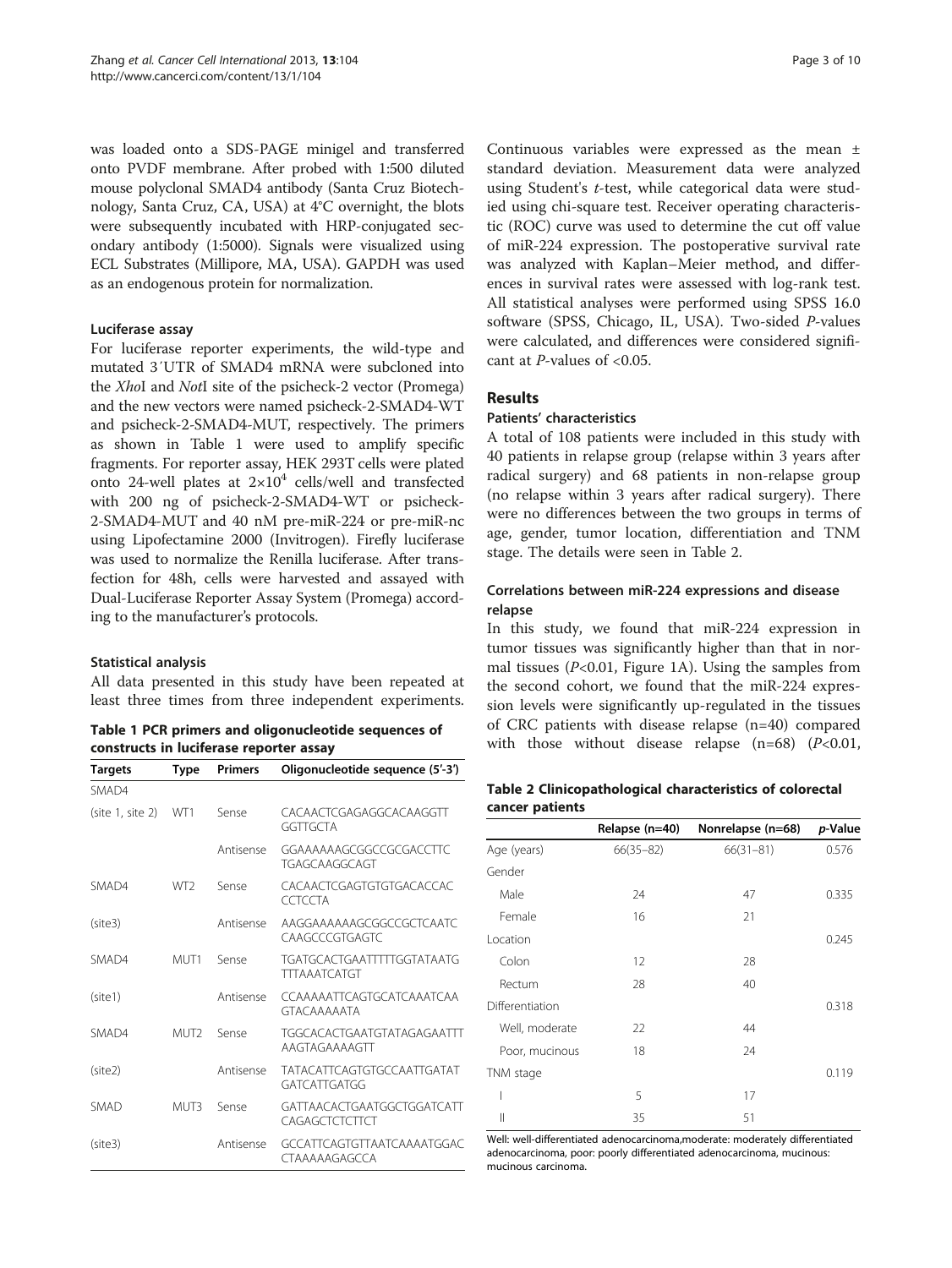<span id="page-3-0"></span>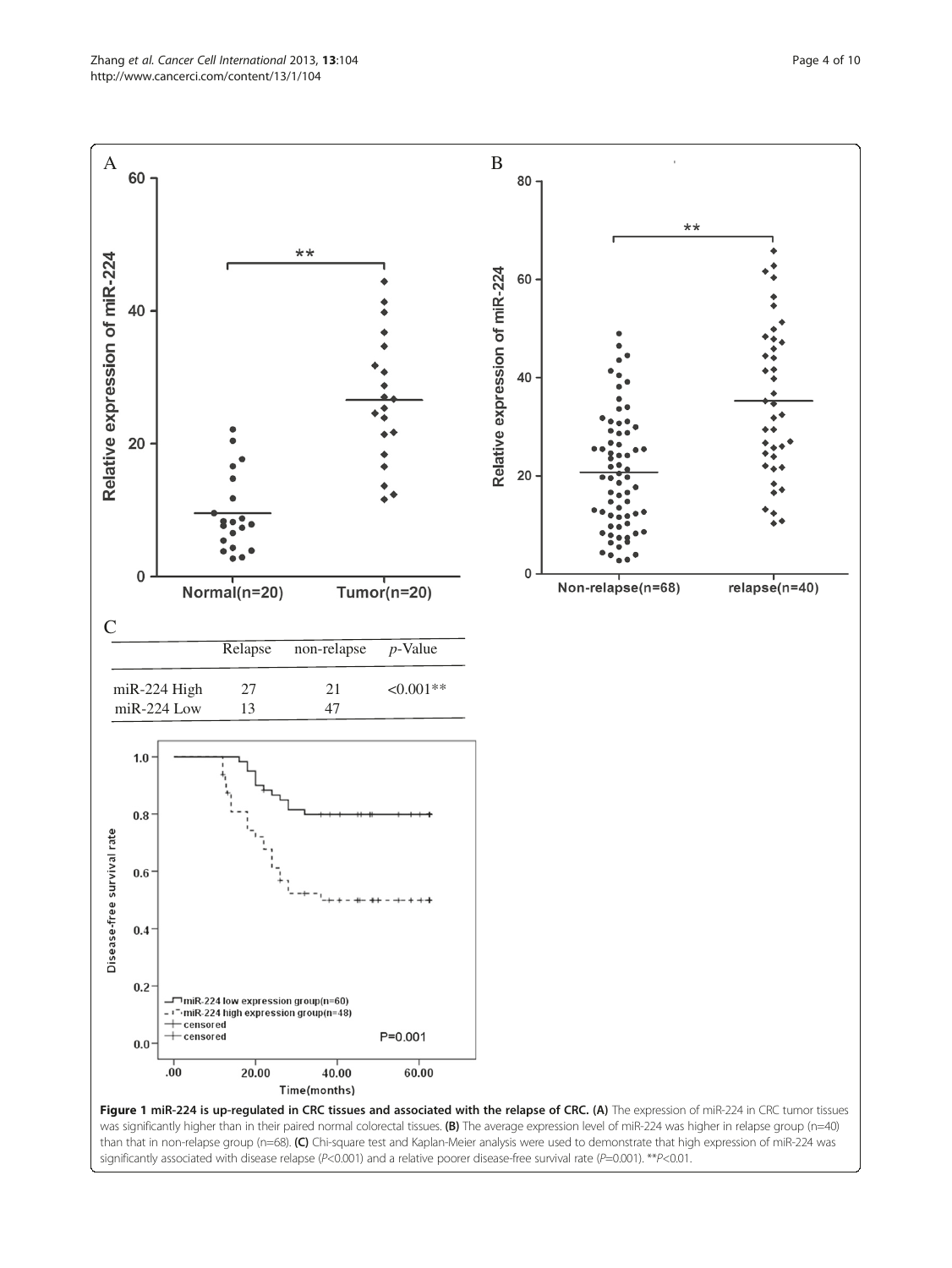Figure [1](#page-3-0)B).The expression levels of the miR-224 were categorized as low or high in relation to the cutoff value (25.72) on the basis of ROC curve analysis. Therefore, 48 patients were included in the high expression group and 60 in the low-expression group. Among patients with miR-224 high expression, 27 patients relapsed (27/48, 56.3%), while only 13 patients relapsed (13/60, 21.7%) among patients with miR-224 low expression. Using chi-square test and Kaplan-Meier analysis, the results demonstrated that high miR-224 expression was significantly associated with disease relapse and a relative poorer disease-free survival rate (Figure [1](#page-3-0)B).

#### MiR-224 promotes CRC cell proliferation

MiR-224 was upregulated in CRC, implicating its potential role in CRC cells biological properties. To further characterize the functional importance in CRC tumorigenesis, we examined the effect of miR-224 on the proliferation of CRC cells using MTT assay. Compared to pre-miR-nc, transfection with pre-miR-224 in SW480 cells led to an approximately 6-fold increase in miR-224 expression as detected by qRT-PCR (Figure 2A). We observed that overexpression of miR-224 significantly promoted the proliferation of SW480 cells, at 24, 48, 72 h after transfection (P<0.05, Figure 2B).

## MiR-224 regulates CRC cell invasion and migration in vitro

The potential roles of miR-224 in CRC cell migration and invasion were assessed using transwell migration and invasion assays. We observed that cell migration was significantly increased following transfection with pre-miR-224 compared with the negative control  $(P<0.01$ , Figure [3](#page-5-0)A, [3B](#page-5-0)). We then examined the effect of miR-224 on cell invasion across an extracellular matrix and showed that in SW480 cells, the overexpression of miR-224 markedly

enhanced the invasive potential compared with the control (P<0.05, Figure [3A](#page-5-0), [3B](#page-5-0)). These observations suggest that miR-224 plays an important role in promoting migration and invasive ability of CRC cells.

#### MiR-224 binds to the 3′UTR of SMAD4

Analysis by using publicly available programs, TargetScan (<http://www.targetscan.org/>) and miRanda ([http://www.](http://www.microrna.org/microrna/home.do) [microrna.org/microrna/home.do](http://www.microrna.org/microrna/home.do)), indicates that SMAD4 is theoretically the target gene of miR-224 (Figure [4A](#page-6-0)). Therefore, in the current study, we further determined whether SMAD4 gene was an authentic target gene of miR-224 in CRC.

We performed a luciferase reporter assay to verify that miR-224 directly targets SMAD4.Sequences of the 3′ UTR of the SMAD4 mRNA surrounding the two close miR-224 potential binding sites (site 1 and site 2) containing the wild-type (WT1).we cloned the regions of 3′UTR each containing one putative miR-224 binding site into the psicheck-2 vector and named as WT1 (site1, site2) and WT2 (site3) (Figure [4A](#page-6-0)). The reporter constructs harboring mutation of the miR-224 target sites were generated similarly (MUT1, MUT2 and MUT3) (Figure [4A](#page-6-0)). The luciferase reporter constructs were transfected into HEK 293T cells, along with pre-miR-224 or pre-miR-nc. Luciferase activites were then measured. The luciferase activity of WT1 (site1, site2) reporter transfected with pre-miR-224 was significantly decreased compared with control  $(P<0.01$ , Figure [4B](#page-6-0)), while the luciferase activity of the WT2 (site3) reporter was not interfered with after transfection with pre-miR-224 compared with control (P>0.05, Figure [4B](#page-6-0)). These data indicate that miR-224 may target SMAD4 gene through the seeding region of wild type 3′UTR (site1, site2). However, the luciferase reporter activity was not inhibited by miR-224 when the seeding sites were mutated.

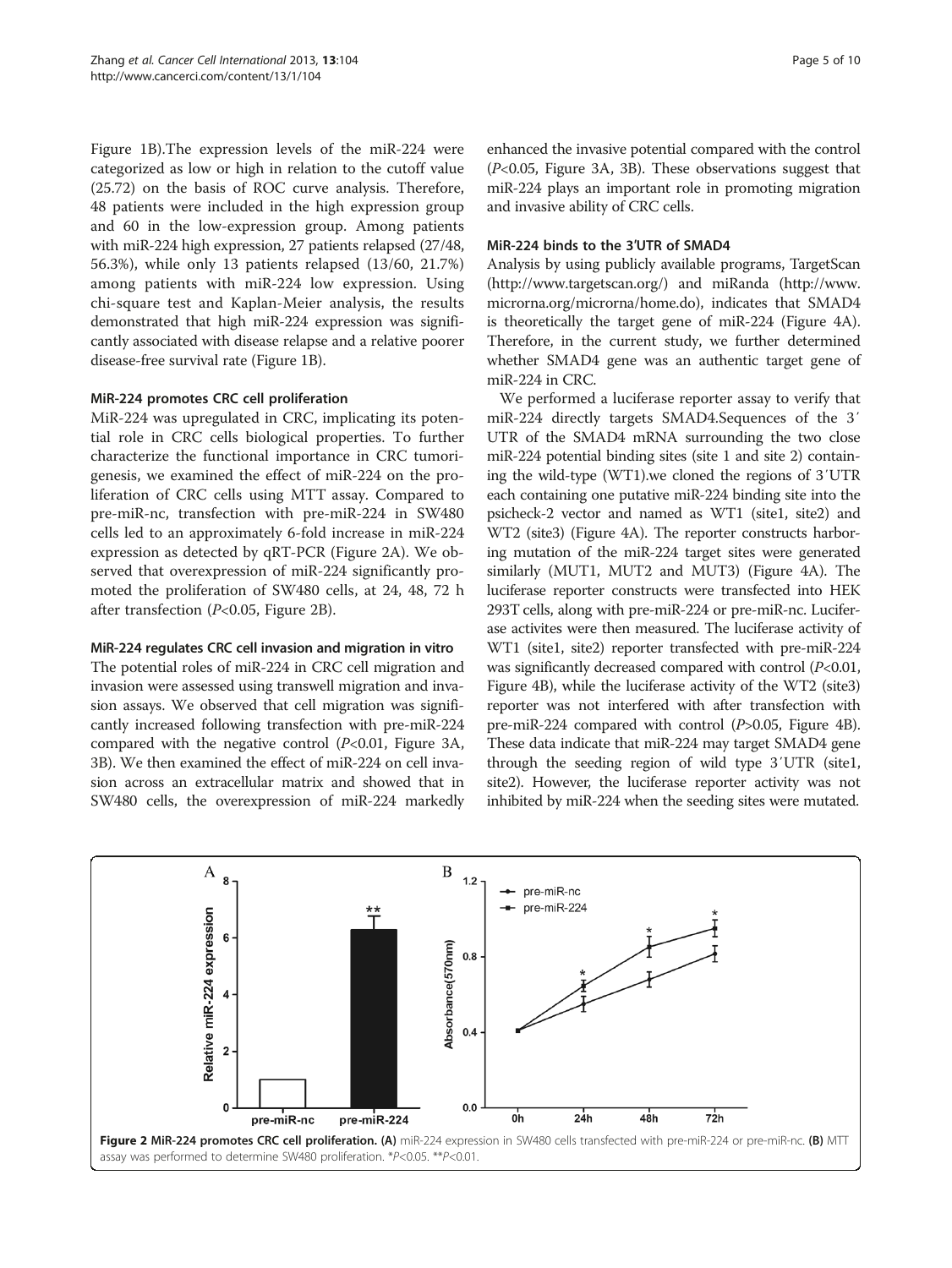<span id="page-5-0"></span>

#### MiR-224 inhibits SMAD4 protein expression but not mRNA level

To further confirm that SMAD4 was the downstream target of miR-224, we analyzed SMAD4 mRNA and protein levels in transfected SW480 cells by qRT-PCR and Western blot. Western blot analysis demonstrated that high expression of miR-224 dramatically suppressed the endogenous protein level of SMAD4 (P<0.01, Figure [5](#page-7-0)B), while mRNA remained unchanged (P>0.05, Figure [5](#page-7-0)A). Thus, SMAD4 is likely to be suppressed by miR-224 through translational inhibition.

## **Disscussion**

It was reported that disease relapse was an important factor leading to the poor survival of colorectal cancer patients [\[17\]](#page-8-0). At present, poor clinicopathological characteristics and high carcinoembryonic antigen (CEA) level were known as high risk factors for relapse but with varying reliability reported [[18\]](#page-8-0). Therefore, effective biomarkers were wanted to distinguish between patients with and without high relapse risk followed by appropriate therapy in CRC.

Differential miRNA expression in tumor samples compared to normal samples or between groups of tumor samples with a favourable and poor clinical outcome have been used to generate miRNA signatures with potential prognostic and/or predictive value [[19,20\]](#page-8-0). In the current study, we confirmed that miR-224 expression in CRC tumor tissues was significantly higher than that in normal tissues. Furthermore, miR-224 expression levels were significantly up-regulated in the tissues of CRC patients with disease relapse compared with those without disease relapse, and the CRC patients with up-regulated miR-224 in tumor tissues had a high risk of relapse. Thus, miR-224 could function as a potential predictive marker for relapse following radical surgery of colorectal cancer.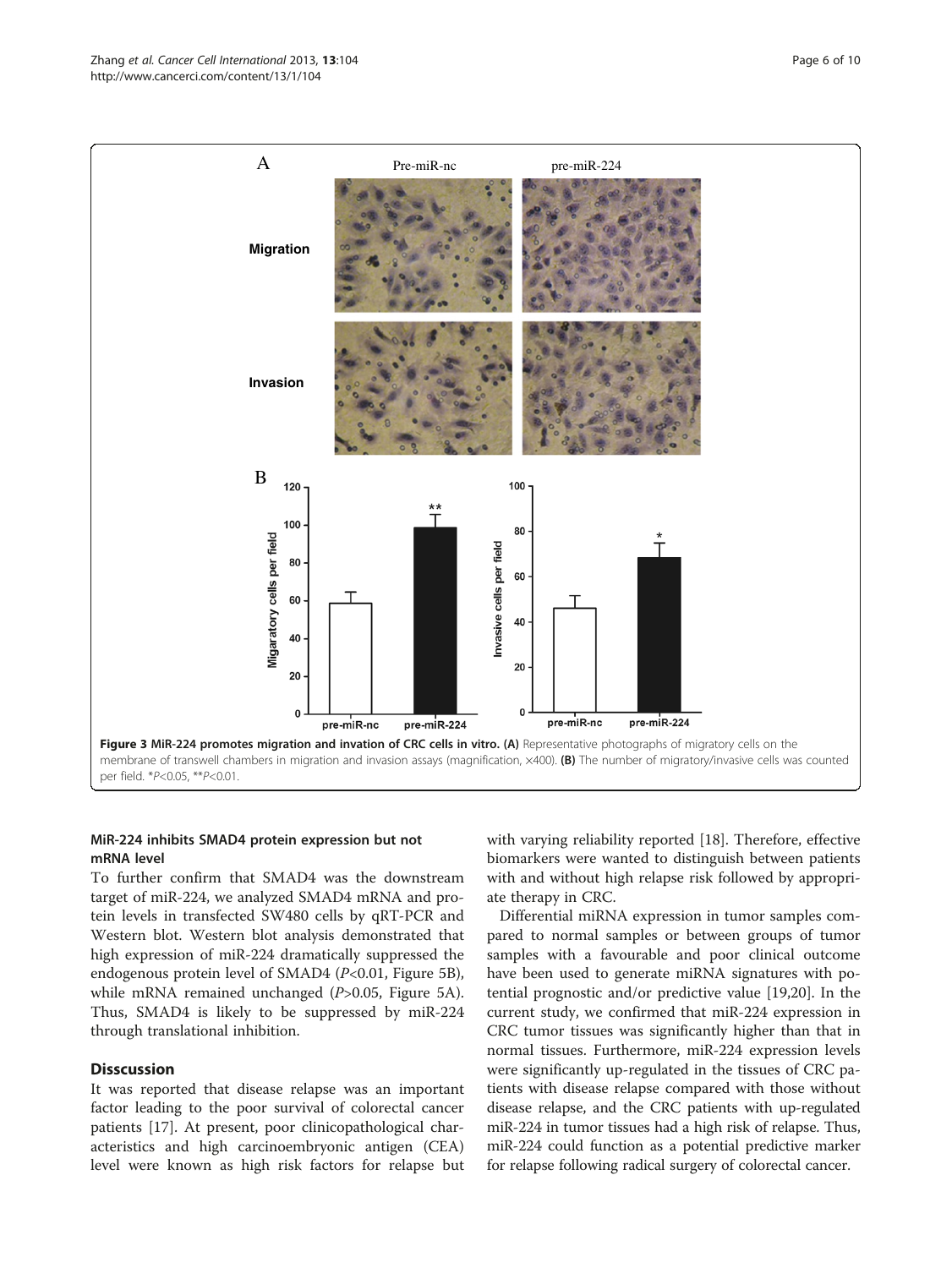<span id="page-6-0"></span>

In this study, we investigated the biological role of miR-224 in regulating CRC cancer progression. Our results revealed that miR-224 promoted CRC cells growth, migration and invasion in vitro. To address the molecular mechanisms involved in miR-224-mediated changes of biological properties, SMAD4 was selected for further study because it was predicted to be a target of miR-224 by bioinformatics analysis. SMAD4 belongs to the evolutionarily conserved family of SMAD proteins which are transmitters of signals from the transforming growth factor-β (TGF-β) superfamily

of cytokines [[21\]](#page-9-0). It is suggested that SMAD4 can function as a tumor suppressor gene in gastrointestinal carcinoma [[22,23](#page-9-0)]. Previous study showed that patients with tumors expressing low SMAD4 levels had significantly worse overall and disease-free survival than patients with high levels in colorectal cancer [\[24](#page-9-0)]. Moreover, Loss of SMAD4 expression was found to be associated with liver metastasis, and reduced SMAD4 expression enhances tumorigenicity in CRC [[25](#page-9-0)]. A recent study also reported that loss of SMAD4 promoted migration and invasion, and mediated epithelial–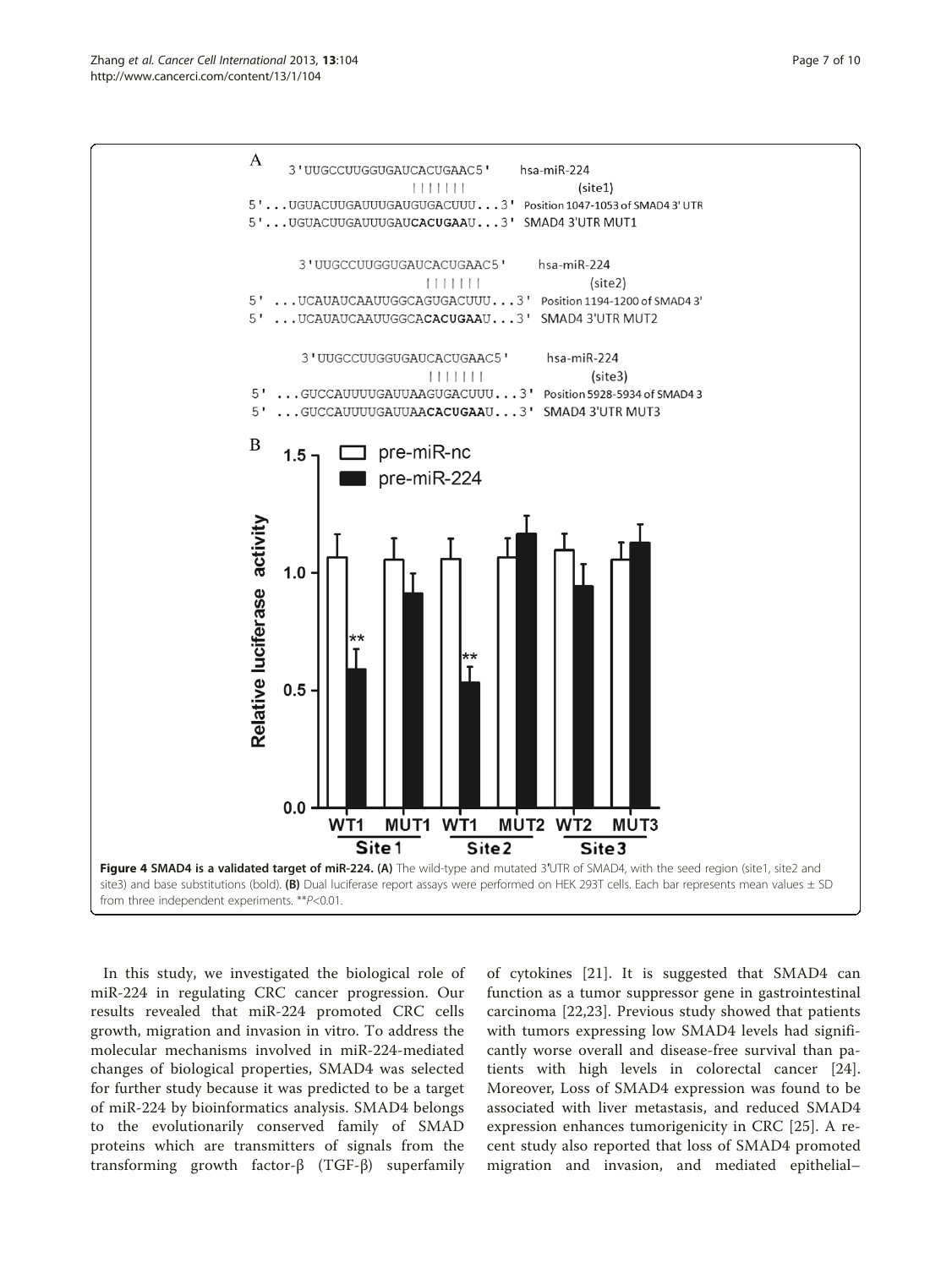mesenchymal transition (EMT) in CRC cell line SW480 [[26,27](#page-9-0)]. Hence, it is an attractive target for anti-cancer therapy in colorectal cancer.

Our study suggested that SMAD4 was a possible target of miR-224. Firstly, the luciferase reporter assay

demonstrated its down-regulation was mediated by the direct binding of miR-224 to the SMAD4 3′-UTR, because the alteration of this region abolished this effect. Secondly, over-expression of miR-224 suppressed SMAD4 protein levels without any change in SMAD4 mRNA expression.

<span id="page-7-0"></span>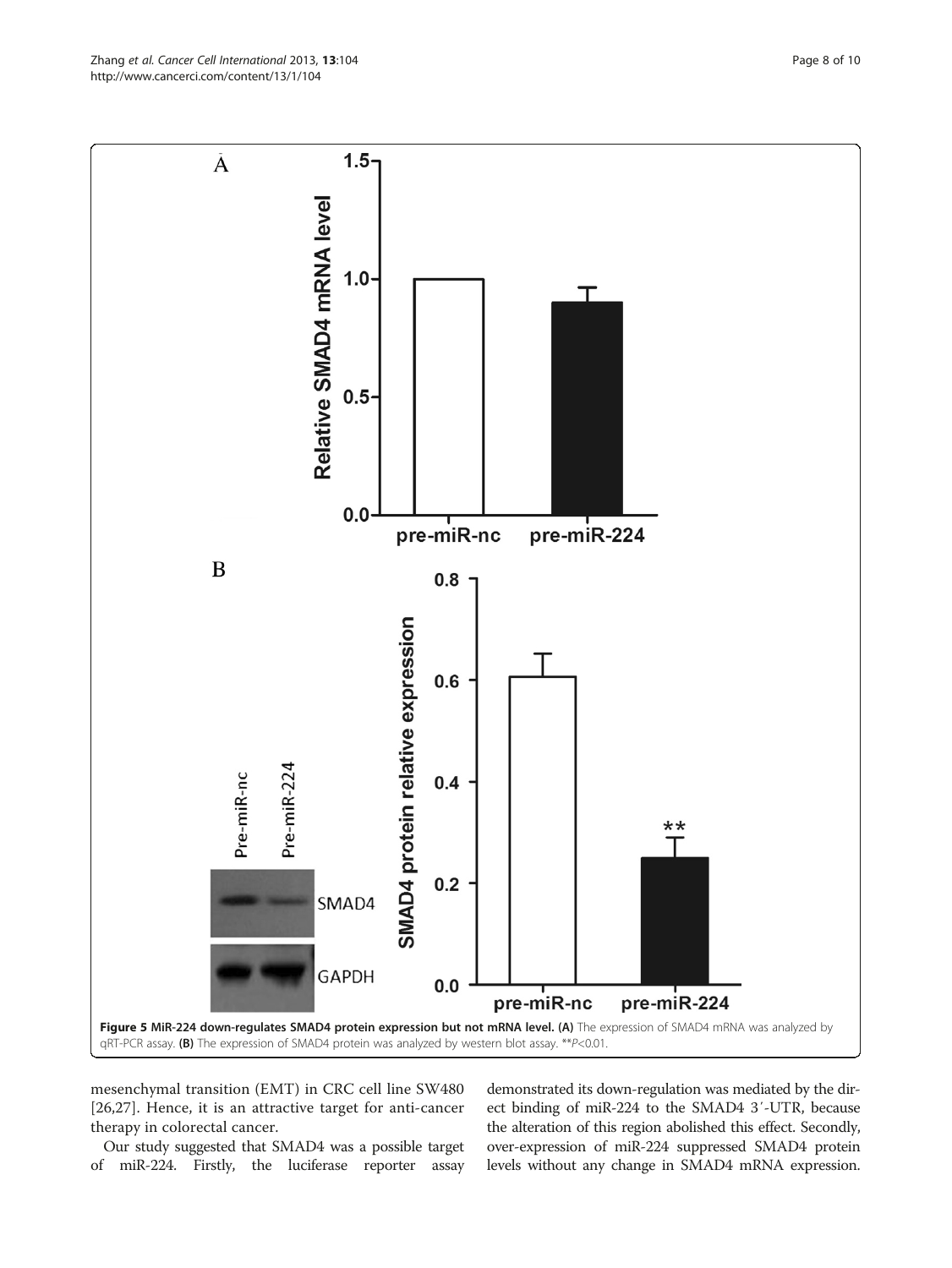<span id="page-8-0"></span>Therefore, we proposed that the main mechanism of miR-224-induced SMAD4 suppression was post-transcriptional. In addition, SMAD4 has been confirmed as a target gene of miR-224 in Granulosa Cells [[28](#page-9-0)]. In our study, restoration of miR-224 promoted CRC cell proliferation, migration and invasion, this could possibly be due to miR-224 mediated down-regulation of SMAD4 expression.

Cancer stem cells (CSCs) are predicted to be critical drivers of tumor progression due to CSC characteristics including self-renewal and pluripotency, drug resistance, limitless proliferative potential and metastatic capability, suggesting that targeting CSC characteristics would likely eliminate CSCs which are the "seeds" of tumor recurrence and metastasis. Specific miRNAs have been shown to be involved in CSC regulation in CRC, such as miR-328 and miR-449b [\[29,30](#page-9-0)]. Recently, Fellenberg et al. showed that the miR-224 functions as an important regulator of stem cells induction by targeting the apoptosis inhibitor, API5 [\[31](#page-9-0)]. The generation of CSCs involves a process of mesenchymal-to-epithelial transition (MET), therefore factors inducing MET or blocking the EMT by inhibiting TGF-β signaling play an essential role in cell reprogramming [\[32](#page-9-0)]. It is also known that TGFβ/Smad4 signaling plays a crucial role in the regulation of EMT as well as cell stemness in CRC [[27,33\]](#page-9-0). We have discovered a novel target of miR-224 (Smad4), which has key function in TGF-β signaling, providing the possibility that miR-224 may mediate CSC by suppressing TGFβ/Smad4 activity. Thus, our studies might provide a potential molecular mechanism and crosstalk of CSC regulation and tumor metastasis.

In summary, the association between increased levels of miR-224 and disease relapse in CRC patients indicated that miR-224 was a potential biomarker for identifying high-risk CRC patients after radical resection. The present data showed that miR-224 had oncogenic effects, including the promotion of CRC cell proliferation, migration and invasion, at least in part by targeting the anti-oncogene SMAD4, highlighting the function of miR-224 in the process of tumor progression.

#### Competing interests

The authors declare that they have no competing interests.

#### Authors' contributions

ZGJ, XHX and LY performed experiments; ZGJ, ZH and ZT designed research and wrote the paper; ZGJ and ZH analyzed data. All authors read and approved the final manuscript.

#### Acknowledgments

This study was supported by Scientific Research Fund of Sichuan Provincial Education Department of China (CBY12-A-ZD16).

#### Author details

<sup>1</sup>The First Department of General Surgery, The Affiliated Hospital of North Sichuan Medical College, Nanchong, Sichuan, People's Republic of China. <sup>2</sup> <sup>2</sup>Institute of Hepatobiliary, Pancreas and Intestinal Disease, North Sichuan Medical College, Nanchong, Sichuan, People's Republic of China.

<sup>3</sup>Department of Pathology, The North Sichuan Medical College, Nanchong, Sichuan, People's Republic of China. <sup>4</sup>Department of Microbiology and Parasitology, North Sichuan Medical College, Nanchong, Sichuan, People's Republic of China.

#### Received: 10 July 2013 Accepted: 20 October 2013 Published: 23 October 2013

#### References

- 1. Jemal A, Siegel R, Ward E, Hao Y, Xu J, Murray T, Thun MJ: Cancer statistics, 2008. CA Cancer J Clin 2008, 58(2):71–96.
- 2. Kobayashi H, Mochizuki H, Sugihara K, Morita T, Kotake K, Teramoto T, Kameoka S, Saito Y, Takahashi K, Hase K, et al: Characteristics of recurrence and surveillance tools after curative resection for colorectal cancer: a multicenter study. Surgery 2007, 141(1):67–75.
- 3. Bartel DP: MicroRNAs: genomics, biogenesis, mechanism, and function. Cell 2004, 116(2):281–297.
- 4. Bartel DP: MicroRNAs: target recognition and regulatory functions. Cell 2009, 136(2):215–233.
- 5. Munker R, Calin GA: MicroRNA profiling in cancer. Clin Sci (Lond) 2011, 121(4):141–158.
- 6. Farazi TA, Spitzer JI, Morozov P, Tuschl T: miRNAs in human cancer. J Pathol 2011, 223(2):102–115.
- 7. Lee DY, Deng Z, Wang CH, Yang BB: MicroRNA-378 promotes cell survival, tumor growth, and angiogenesis by targeting SuFu and Fus-1 expression. Proc Natl Acad Sci USA 2007, 104(51):20350–20355.
- 8. Paterson EL, Kazenwadel J, Bert AG, Khew-Goodall Y, Ruszkiewicz A, Goodall GJ: Down-regulation of the miRNA-200 family at the invasive front of colorectal cancers with degraded basement membrane indicates EMT is involved in cancer progression. Neoplasia 2013, 15(2):180–191.
- 9. Zhang GJ, Xiao HX, Tian HP, Liu ZL, Xia SS, Zhou T: Upregulation of microRNA-155 promotes the migration and invasion of colorectal cancer cells through the regulation of claudin-1 expression. Int J Mol Med 2013, 31(6):1375–1380.
- 10. Shen SN, Wang LF, Jia YF, Hao YQ, Zhang L, Wang H: Upregulation of microRNA-224 is associated with aggressive progression and poor prognosis in human cervical cancer. Diagn Pathol 2013, 8:69.
- 11. Mees ST, Mardin WA, Sielker S, Willscher E, Senninger N, Schleicher C, Colombo-Benkmann M, Haier J: Involvement of CD40 targeting miR-224 and miR-486 on the progression of pancreatic ductal adenocarcinomas. Ann Surg Oncol 2009, 16(8):2339–2350.
- 12. Huang L, Dai T, Lin X, Zhao X, Chen X, Wang C, Li X, Shen H, Wang X: MicroRNA-224 targets RKIP to control cell invasion and expression of metastasis genes in human breast cancer cells. Biochem Biophys Res Commun 2012, 425(2):127–133.
- 13. Zhang Y, Takahashi S, Tasaka A, Yoshima T, Ochi H, Chayama K: Involvement of microRNA-224 in cell proliferation, migration, invasion, and anti-apoptosis in hepatocellular carcinoma. J Gastroenterol Hepatol 2013, 28(3):565–575.
- 14. Motoyama K, Inoue H, Takatsuno Y, Tanaka F, Mimori K, Uetake H, Sugihara K, Mori M: Over- and under-expressed microRNAs in human colorectal cancer. Int J Oncol 2009, 34(4):1069–1075.
- 15. Arndt GM, Dossey L, Cullen LM, Lai A, Druker R, Eisbacher M, Zhang C, Tran N, Fan H, Retzlaff K, et al: Characterization of global microRNA expression reveals oncogenic potential of miR-145 in metastatic colorectal cancer. BMC cancer 2009, 9:374.
- 16. Mencia N, Selga E, Noe V, Ciudad CJ: Underexpression of miR-224 in methotrexate resistant human colon cancer cells. Biochem Pharmacol 2011, 82(11):1572–1582.
- 17. Li S, Gao J, Gu J, Yuan J, Hua D, Shen L: MicroRNA-215 inhibits relapse of colorectal cancer patients following radical surgery. Medical oncology 2013, 30(2):549.
- 18. Tsai HL, Chu KS, Huang YH, Su YC, Wu JY, Kuo CH, Chen CW, Wang JY: Predictive factors of early relapse in UICC stage I-III colorectal cancer patients after curative resection. J Surg Oncol 2009, 100(8):736-743.
- 19. Garzon R, Marcucci G: Potential of microRNAs for cancer diagnostics, prognostication and therapy. Curr Opin Oncol 2012, 24(6):655–659.
- 20. Albulescu R, Neagu M, Albulescu L, Tanase C: Tissular and soluble miRNAs for diagnostic and therapy improvement in digestive tract cancers. Expert Rev Mol Diagn 2011, 11(1):101–120.